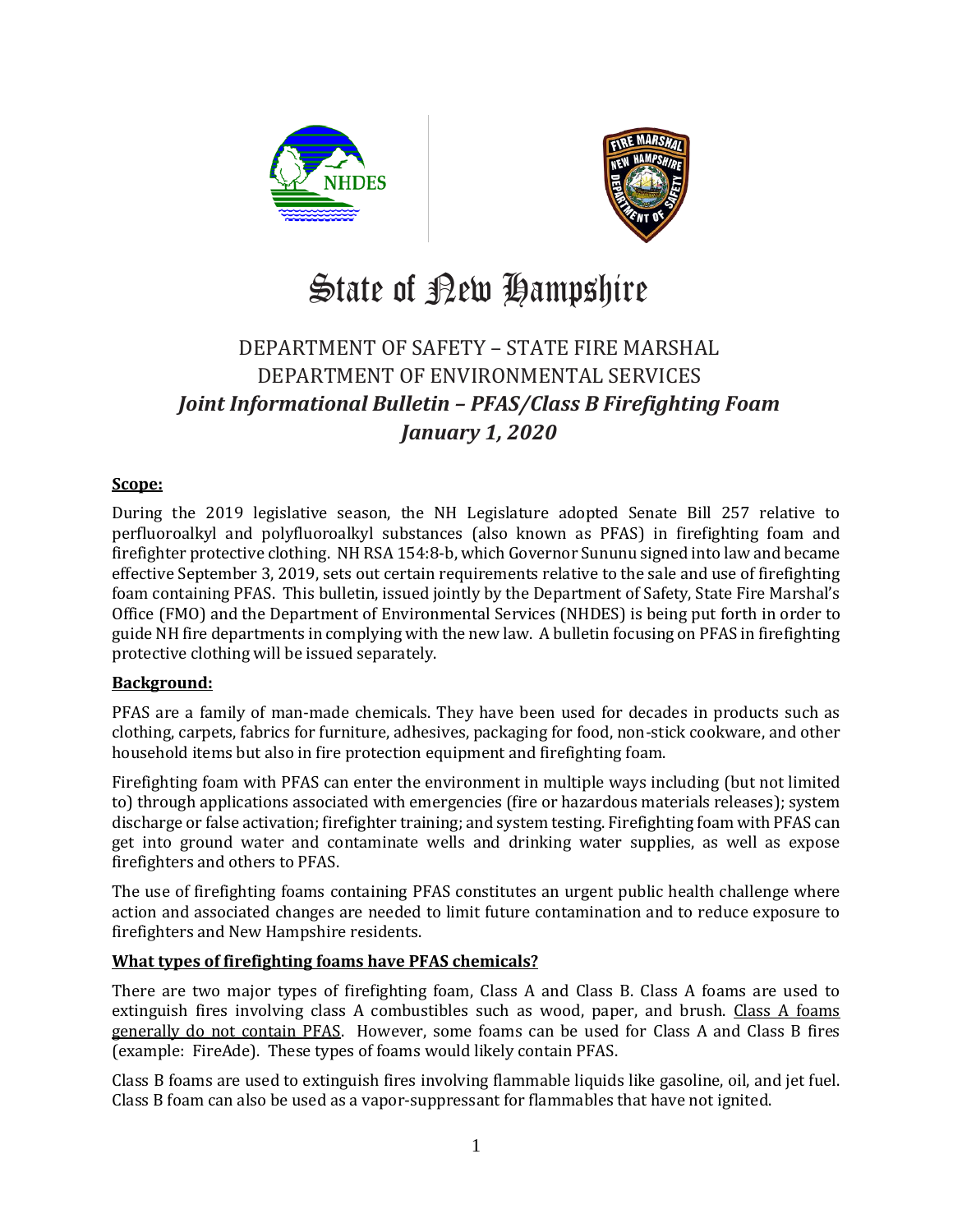Class B foams can be divided into two categories: fluorinated foams and fluorine-free foams. Fluorinated foams contain PFAS chemicals, and fluorine-free foams do not. One of the most common Class B fluorinated foams is Aqueous Film Forming Foam (AFFF). *All AFFF foams contain PFAS*. See the attached flow chart for additional information.

#### **How to tell if firefighting foam contains PFAS?**

It may not be easy to tell if the foam you have contains PFAS. These chemicals are not required to be reported on any Safety Data Sheets, as they are not considered a hazardous substance. PFAS may not be listed under any active ingredients list, either. A good indicator that the foam contains PFAS is if the container or paperwork mentions "fluorinated surfactant." However, not all fluorinated surfactants are made of PFAS. If the foam is labeled AFFF, it contains PFAS. The best thing to do is to note the brand and manufacturer of the foam and contact the manufacturer to see if PFAS are used in its production.

#### **What is the new law?**

NH RSA 154:8-b prohibits foams containing PFAS for use in testing or training on or after January 1, 2020. This new law includes requirements designed to reduce environmental contamination and also to reduce the risk of public health impacts for firefighters and New Hampshire citizens.

NH RSA 154:8-b also bans manufacturers of Class B foams containing PFAS from knowingly selling or distributing these foams in the State of New Hampshire unless otherwise specifically exempt.

#### **What the new law says:**

- Bans the use of Class B firefighting foam that contains PFAS chemicals for training or for testing systems that suppress fire.
- Bans the sale of Class B firefighting foam with PFAS chemicals (there are exemptions detailed in the bill).
- Requires manufacturers to notify businesses that sell firefighting foam containing PFAS about the sale restriction.
- Requires NHDES to:
	- (1) assist state and local agencies in avoiding the purchase of firefighting foams with PFAS;
	- (2) conduct a statewide survey of fire departments inventory and use of firefighting foams with PFAS; and
	- (3) institute a take back program for legacy foams by July, 2021
	- The FMO is committed to assisting the NHDES with these items where possible.
- For fire departments that discharge Class B foams containing PFAS (intentionally or accidentally), the municipality making the discharge is required to notify NHDES within 48 hours of making the discharge.
- Holds fire departments immune from using remaining class B firefighting foam (to which PFAS has been added) under emergency conditions.

#### **Exemptions from the law:**

Some entities are currently authorized or required by federal law to have Class B firefighting foam that contains intentionally added PFAS due to explicit military, aviation, or industry standards. The law exempts other users as well. A list of these exemptions are outlined in NH RSA 154:8-b. However, the new law makes it illegal for any entity to use foam with these chemicals for training activities or testing fire suppression systems.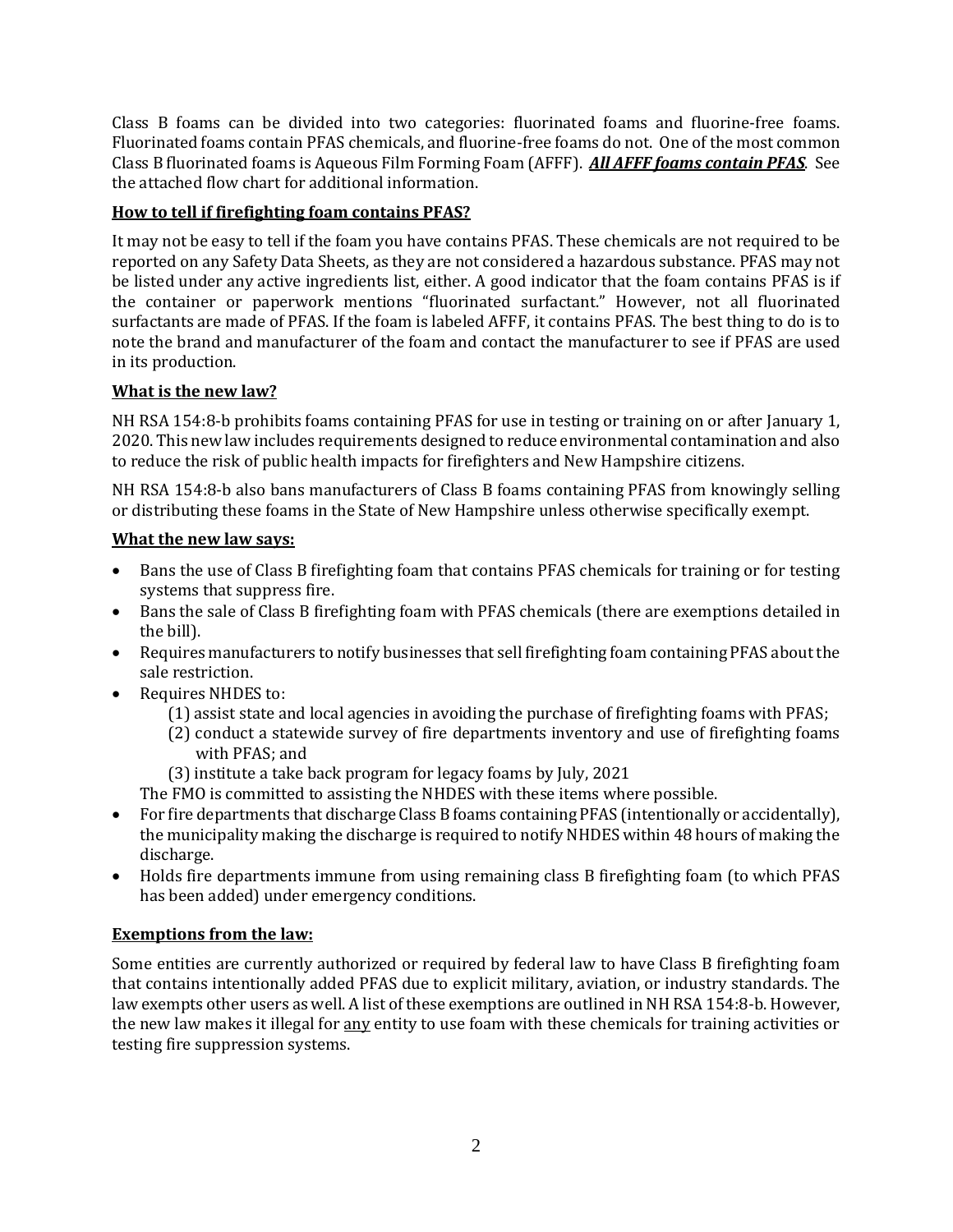#### **Frequently Asked Questions:**

#### **1. What if my foam is unlabeled or the label is unreadable?**

It is our recommendation that unlabeled foam be treated as if it contains PFAS, and therefore handled as such.

#### **2. Does this new law affect my Class A foam?**

Class A foam generally does not contain PFAS, and therefore is not impacted by this new law (the exception to this is when it is a combination Class A/Class B foam, in which case it *would* contain PFAS and therefore be affected).

#### **3. Does this new law apply to ALL Class B foams?**

**YES,** unless it specifically states it is a Fluorine-Free Foam. If the foam your department has in the station or on your apparatus does not specifically state that it's fluorine-free, then it should be treated as if it contains PFAS until/unless a determination can be made from the manufacturer and supported by appropriate documentation.

#### **4. If my fire department does not have a fluorine-free Class B foam alternative to replace our existing foam, what do we do?**

Do **NOT** compromise firefighter or life safety by removing the existing Class B foam from service until your department has a suitable alternative foam in place. Just be mindful of its discharge, and use it only under emergency conditions. However, if Class B foam *is* discharged, the law required NHDES notification (see #7 below).

#### **5. Are there fluorine-free Class B foams available?**

**YES.** However, neither the FMO nor the NHDES can speak to the effectiveness of these foams, or if it will work with existing fire department equipment (inductors, proportioners, around-the-pump foam systems, etc.). The NH Association of Fire Chiefs and the NH Firemen's Association, in conjunction with the FMO, will be setting up some vendor meetings to explore options for fire departments in the near future.

#### **6. How do I dispose of Class B foams containing PFAS?**

NHDES is planning to work with the firefighting community to provide additional guidance and develop a take-back program as required by the new law by 2021 or sooner. In the meantime, if you are storing PFAS Class B foam in anticipation of the takeback program, keep it in a secured location where it will not be susceptible to damage (leakage) and well labeled so it does not accidentally end up on a piece of fire apparatus and unintentionally deployed.

#### **7. What if my fire department uses Class B foam at an emergency scene?**

Incident Commanders should use whatever Class B foam they have available to them in the event the situation needs it to mitigate the incident. If that requires PFAS Class B foam be used, the new law requires that NHDES be contacted within 48-hours of its deployment. To report a discharge of Class B foams containing PFAS, contact Amy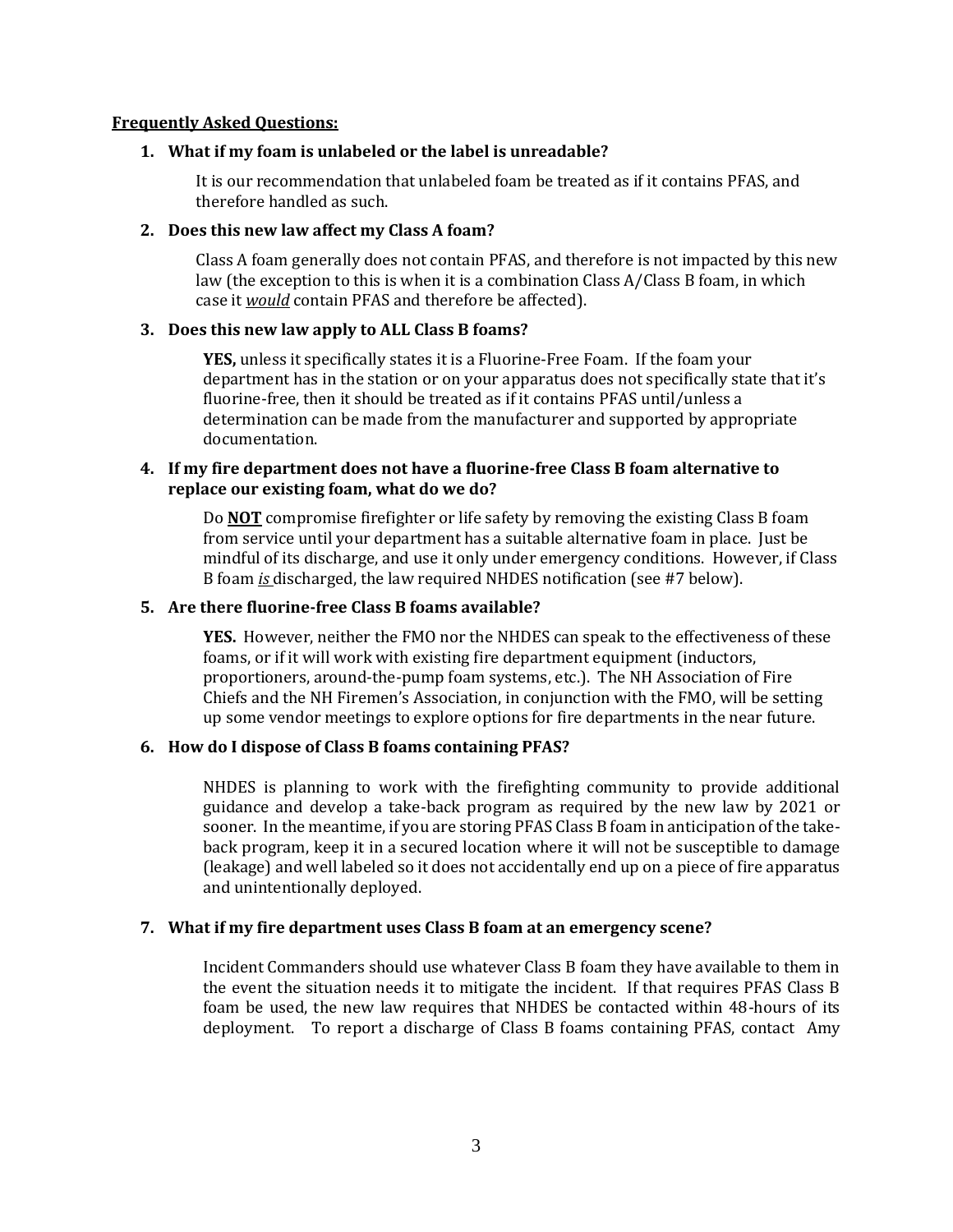Doherty of the Waste Management Division, Hazardous Waste Remediation Bureau at 603.271.6542 or [amy.doherty@des.nh.gov.](mailto:amy.doherty@des.nh.gov)

#### **8. What if my fire department accidently discharges PFAS Class B foam under nonemergency conditions?**

In the event a non-emergency PFAS Class B foam discharge occurs, fire departments are required to notify NHDES. To report a discharge of Class B foams containing PFAS, contact Amy Doherty of the Waste Management Division, Hazardous Waste Remediation Bureau at 603.271.6542 or [amy.doherty@des.nh.gov.](mailto:amy.doherty@des.nh.gov)

#### **9. Are there best management practices for product selection, discharge containment, and waste disposal of Class B foam containing PFAS?**

**YES.** NHDES and the FMO recognizes that Class B firefighting foam containing PFAS is an important resource for emergency responders that will continue to be necessary to perform certain duties safely and effectively until a suitable replacement is found. To the extent practical and possible, NHDES recommends implementing appropriate best management practices when Class B foam containing PFAS is used, discharged, and/or disposed of. Refer to the Fire Fighting Foam Coalition's Best Practice Guidance for Use of Class B Firefighting Foam:

[https://docs.wixstatic.com/ugd/331cad\\_188bf72c523c46adac082278ac019a7b.pdf\)](https://docs.wixstatic.com/ugd/331cad_188bf72c523c46adac082278ac019a7b.pdf)

The Interstate Technology Regulatory Council (ITRC) recently published a Fact Sheet about Class B firefighting foam. The purpose of this Fact Sheet is to outline how to properly identify, handle, store, capture, collect, manage, and dispose of Class B firefighting foam: [https://pfas-1.itrcweb.org/wp](https://pfas-1.itrcweb.org/wp-content/uploads/2018/10/pfas_fact_sheet_afff__10_3_18.pdf)content/uploads/2018/10/pfas fact sheet afff 10\_3\_18.pdf).

Additional fact sheets on PFAS:

- o [https://www.epa.gov/pfas/fact-sheet-protecting-public-health-and-addressing](https://www.epa.gov/pfas/fact-sheet-protecting-public-health-and-addressing-pfas-chemicals)[pfas-chemicals](https://www.epa.gov/pfas/fact-sheet-protecting-public-health-and-addressing-pfas-chemicals)
- o [Perfluoroalkyl and Polyfluoroalkyl](https://www.atsdr.cdc.gov/pfas/docs/pfas_fact_sheet.pdf) Substances (PFAS) Frequently Asked Questions
- o [https://www.defense.gov/explore/story/Article/1953510/5-things-to-know](https://www.defense.gov/explore/story/Article/1953510/5-things-to-know-about-dods-research-on-fluorine-free-firefighting-foam/)[about-dods-research-on-fluorine-free-firefighting-foam/](https://www.defense.gov/explore/story/Article/1953510/5-things-to-know-about-dods-research-on-fluorine-free-firefighting-foam/)

*Fire Departments who have questions about this bulletin can contact State Fire Marshal*

*Paul J. Parisi at (603) 223-4293 for further information.*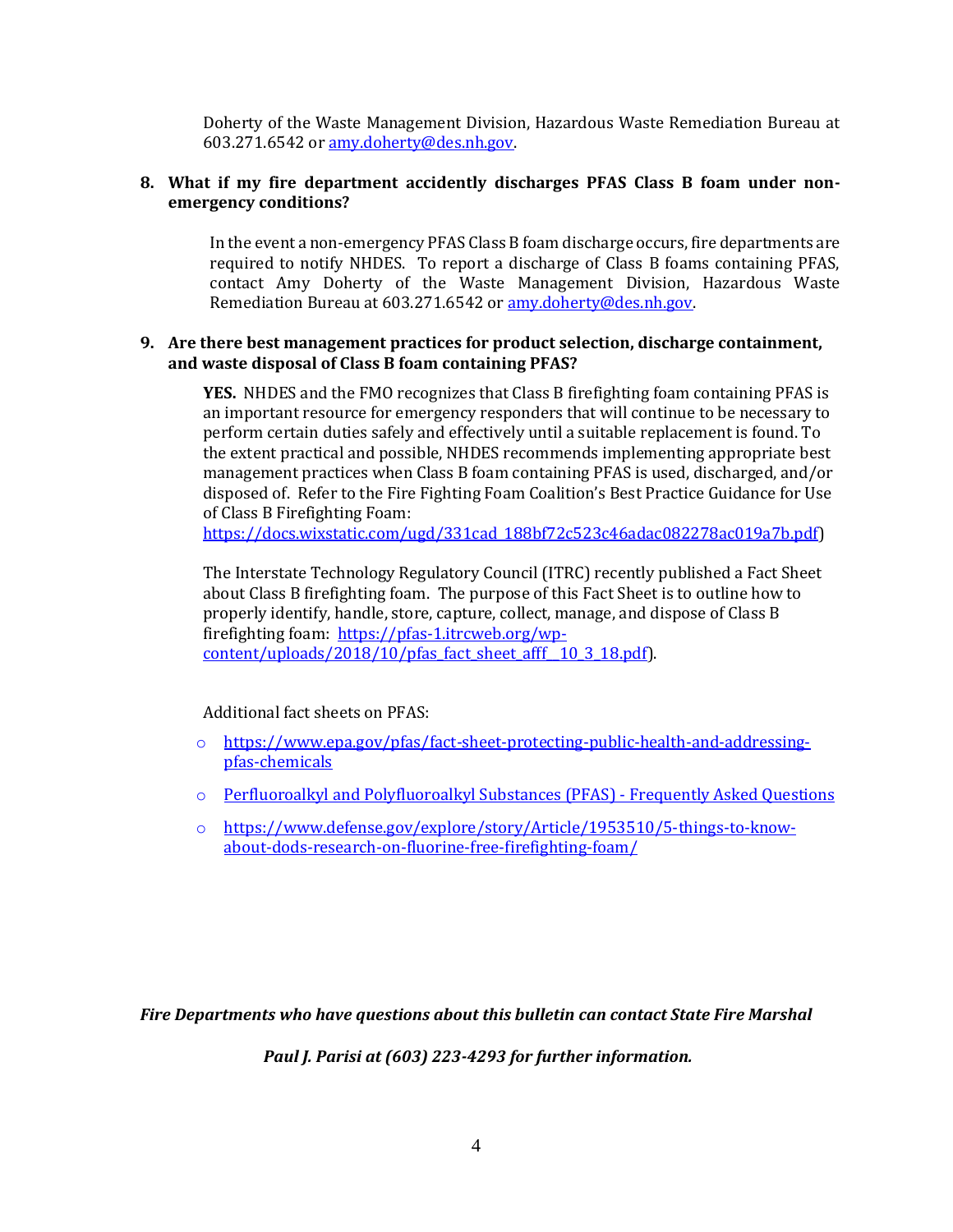

#### **Additional detail regarding the three AFFF products:**

- **Legacy PFOS AFFF** was manufactured in the United States from the late 1960s until 2002 exclusively by 3M. Legacy PFOS AFFF contain PFOS and perfluoroalkane sulfonates (PFSAs) such as perfluorohexane sulfonate (PFHxS). Although phased out of production in 2002, legacy PFOS AFFFs are the dominant source of PFAS at AFFF-impacted sites. Furthermore, because of its long shelf life, stock of legacy PFOS AFFF could exist at any given fire department today.
- **Legacy fluorotelomer AFFF** were manufactured and sold in the United States from the 1970s until 2016 and encompass all other brands of AFFF besides 3M. Although they are not made with PFOA, they contain polyfluorinated precursors that are known to degrade to PFCAs, including PFOA.
- **Modern fluorotelomer AFFF** was developed in response to the USEPA 2010/2015 voluntary PFOA Stewardship Program. Most foam manufacturers have now transitioned to the production of only short-chain (C6) fluorotelomer-based fluorosurfactants. These foams are referred to as "modern" to distinguish them from the legacy foams manufactured before the phase-out. Short-chain (C6) PFAS do not contain or breakdown in the environment to PFOS and other long-chained PFAS such as PFHxS and PFOA (see below) and are currently considered lower in toxicity and have significantly reduced bioaccumulation potential compared to long-chain PFAS. However, foams made with only short-chain (C6) PFAS may still contain trace quantities (parts per billion [ppb] levels) of PFOA and PFOA precursors as byproducts of the manufacturing process.

Interstate Technology & Regulatory Council (ITRC). 2018. *PFAS Fact Sheet "Aqueous Film-Forming Foam (AFFF)".* [https://pfas-](https://pfas-1.itrcweb.org/)[1.itrcweb.org.](https://pfas-1.itrcweb.org/)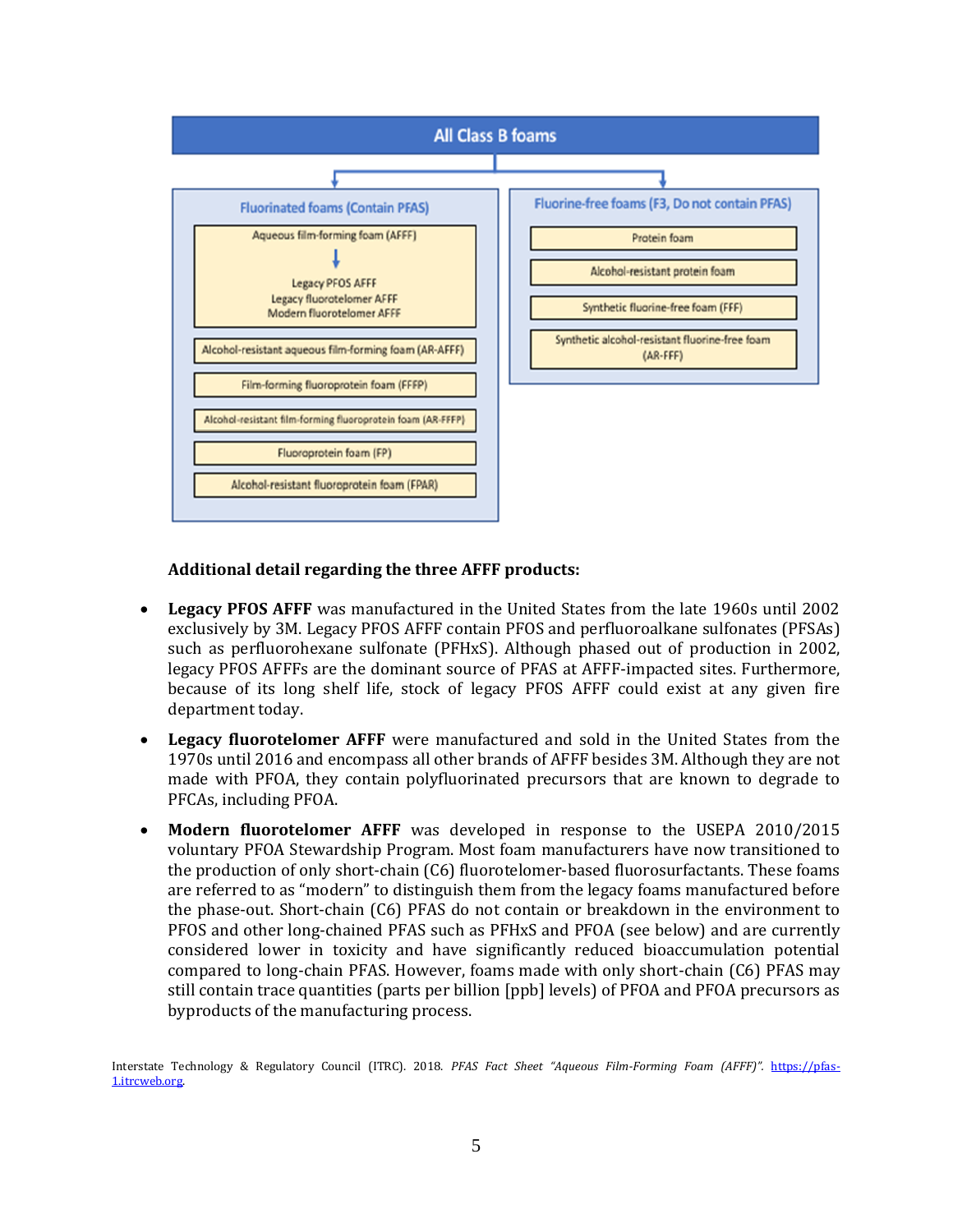## **TITLE XII PUBLIC SAFETY AND WELFARE**

# **CHAPTER 154**

# **FIREWARDS, FIREFIGHTERS, AND FIRE HAZARDS**

## **Firewards, Fire Chiefs and Fire Departments; Organization, Powers and Duties**

**154:8-b Certain Chemicals Prohibited in Firefighting Foam. –**

I. In this section:

(a) "Chemical plant" means chemical plants, refineries, and re-refineries.

(b) "Class B firefighting foam" means foam designed for flammable liquid fires.

(c) "Department" means the department of environmental services.

(d) "Legacy foams" mean firefighting foams manufactured prior to January 1, 2004, containing perfluorooctanesulfonic acid and/or perfluorooctanoic acid-related long chain PFAS chemicals.

(e) "Manufacturer" includes any person, firm, association, partnership, corporation, organization, joint venture, importer, or domestic manufacturer or distributor of firefighting agents or firefighting equipment. For the purposes of this section, "importer" means the owner of the product.

(f) "Municipalities" means any county, city, town, fire district, regional fire district, or other special purpose district that provides firefighting services.

(g) "Perfluoroalkyl and polyfluoroalkyl substances" or "PFAS chemicals" means, for the purposes of firefighting agents and firefighting equipment, a class of fluorinated organic chemicals containing at least one fully fluorinated carbon atom.

(h) "Testing" includes calibration testing, conformance testing, and fixed system testing.

II. Beginning on January 1, 2020, no person, local government, or state agency shall discharge or otherwise use for training or testing purposes class B firefighting foam to which PFAS chemicals have been intentionally added. However, the testing of class B firefighting foam to which PFAS chemicals have been intentionally added may occur if the department has evaluated the testing facility for containment, treatment, and disposal measures to prevent uncontrolled release of foam to the environment.

III. Beginning January 1, 2020, a manufacturer of class B firefighting foam shall not knowingly sell, offer for sale, distribute for sale, or distribute for use in this state class B firefighting foam to which PFAS chemicals have been intentionally added. However:

> (a) The restrictions in this paragraph shall not apply to any sale or use of class B firefighting foam where the inclusion of PFAS chemicals are required by federal law, including but not limited to the requirements of 14 C.F.R. section 139.317, as that section existed as of January 1, 2018. In the event that applicable federal regulations change after January 1, 2018, to allow the use of alternative firefighting agents that do not contain PFAS chemicals, the department may adopt rules for the sale and uses of firefighting foam that